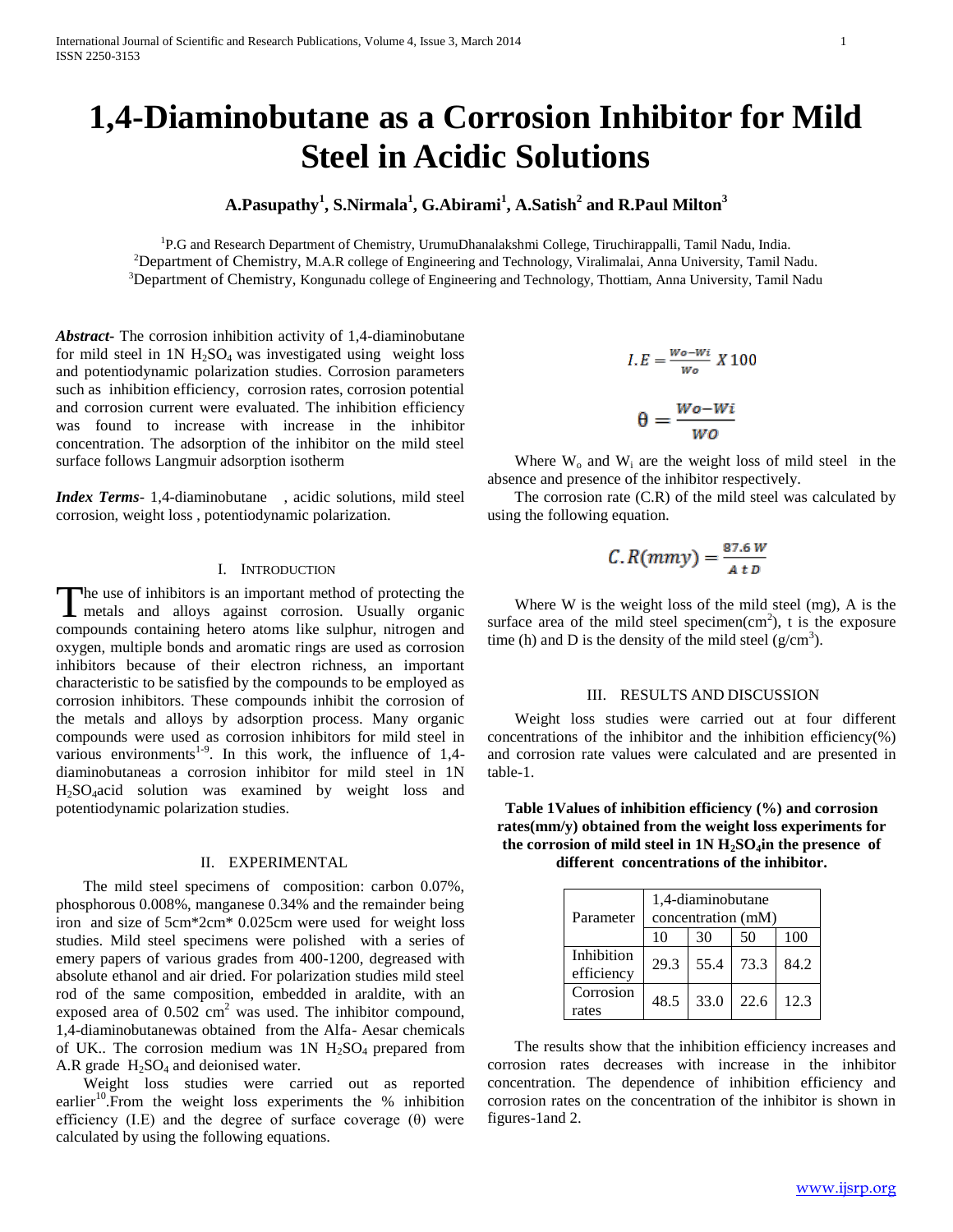

**Figure 1 Variation of inhibition efficiency with concentration of the inhibitor.**



**Figure 2 Variation of corrosion rates with concentration of the inhibitor.**

 Table-2 gives the various corrosion kinetic parmeters such as corrosion potential ( $E_{corr}$ ), corrosion current( $I_{corr}$ ) and anodic and cathodicTafel slopes  $(b_a \text{ and } b_c)$  obtained from the potentiodynamic polarization studies.

**Table-2 The corrosion kinetic parameters obtained from polarization studies.**

| Inhibitor<br>conc.<br>(mM) | $E_{\rm corr}$<br>mV | Tafel<br>slopes<br>mV dec <sup>-1</sup> |    | $\rm I_{corr}$<br>mA<br>$\text{cm}^{-1}$ | LE.<br>(% ) |
|----------------------------|----------------------|-----------------------------------------|----|------------------------------------------|-------------|
|                            |                      | bc                                      | ba |                                          |             |
| <b>Blank</b>               | $-916$               | 126                                     | 78 | 1.76                                     |             |
| 10                         | $-884$               | 168                                     | 81 | 1.24                                     | 29.9        |
| 30                         | $-889$               | 172                                     | 84 | 0.78                                     | 55.8        |
| 50                         | $-897$               | 197                                     | 87 | 0.48                                     | 72.7        |
| 100                        | $-902$               | 214                                     | 90 | 0.29                                     | 83.6        |

From the table it can be seen that the values of  $E_{\text{corr}}$  for mild steel becomes less negative with increase in the concentration of the inhibitor compound. This indicates the strong adsorption of the inhibitor molecules on the metal surface which leads to the reduction in the corrosion of the metal. The values of  $I_{\text{corr}}$ decreases with the increase in the concentration of the inhibitor. This also indicates the reduction in the corrosion of the mild steel in the presence of the inhibitor. The values of both ba and bc increases with increase in the concentration of the inhibitor, but increase in the value of bc is more than that for ba which indicates that the corrosion of mild steel in  $1N H_2SO_4$  is under mixed control , but predominantly under cathodic control.

## IV. ADSORPTION ISOTHERMS

 Adsorption of inhibitor molecules on the mild steel surface is characterized by various adsorption isotherms such as Langmuir,

Temkin, Freundlisch etc., From the weight loss measurements the degree of surface coverage  $(\theta)$  for various concentrations of the inhibitor were evaluated. Langmuir's isotherm was tested by plotting  $C/ \theta$  vs C and a straight line was obtained which indicated that the adsorption of the inhibitor on the surface of the mild steel from  $1N H_2SO_4$  obey Langmuir's adsorption isotherm. Figure -3 shows the Langmuir's adsorption isotherm plot for mild steel in  $1N H_2SO_4$ containing different concentrations of the inhibitor.



# **Figure 3 Langmuir's adsorption isotherm plot for mild steel in 1N H2SO<sup>4</sup> containing different concentrations of the inhibitor**

#### V. CONCLUSIONS

 The 1,4-diaminobutane used as a corrosion inhibitor for mild steel in  $1N H<sub>2</sub>SO<sub>4</sub>$  performed well and gave high percentage of inhibition efficiency. The inhibition efficiency of the inhibitor increases with the increase in the concentration of the inhibitor. The adsorption of the inhibitor on mild steel surface obeyed Langmuir's adsorption isotherm.

#### **REFERENCES**

- [1] L.Elkadi, B.Mernari,M.Traisnel,F.Bentiss, M.Lagrenee, Corros.Sci.42(2000)703.
- [2] R.Walker,Corros.Sci.31(1975)97.
- [3] F.Bentiss,M.Lagrenee,M.Traisnel,J.C.Lornez ,Corros.Sci.41(1999)789.
- [4] C.Cao, Corros.Sci. 38(1996)2073.
- [5] F.Zucchi,G. Trabanelli,G. Brunoro, Corros.Sci. 36(1994)1683.
- [6] Sk.A.Ali,M.T.Saeed,S.U.Rahman,Corros.Sci. 45(2003)53
- [7] A.S.Fouda,A.A.Al-Sarawy,M.S.Radwan, Annalidi Chimica 96(2006)85.
- [8] A.S.Fouda,F.El-TaibHeakal,M.S.Radwan, J.Appl.Electrochem.39(2009)391.
- [9] A.A. Al-Sarawy, A.S. Fouda, W.A. Shehab Desalination229(2008)279.
- [10] S.Muralidharan, M.A.Quraishi and VenkatakrishnaIyer, Corros.Sci.,37(1995) 1739.

#### **AUTHORS**

**First Author** – A.Pasupathy, P.G and Research Department of Chemistry, UrumuDhanalakshmi College, Tiruchirappalli, Tamil Nadu, India., Tel.: +919003427375, E-mail address:

[pasupathyudc@gmail.com\(A.Pasupathy\)](mailto:pasupathyudc@gmail.com(A.Pasupathy))

**Second Author** – S.Nirmala, P.G and Research Department of Chemistry, UrumuDhanalakshmi College, Tiruchirappalli, Tamil Nadu, India.